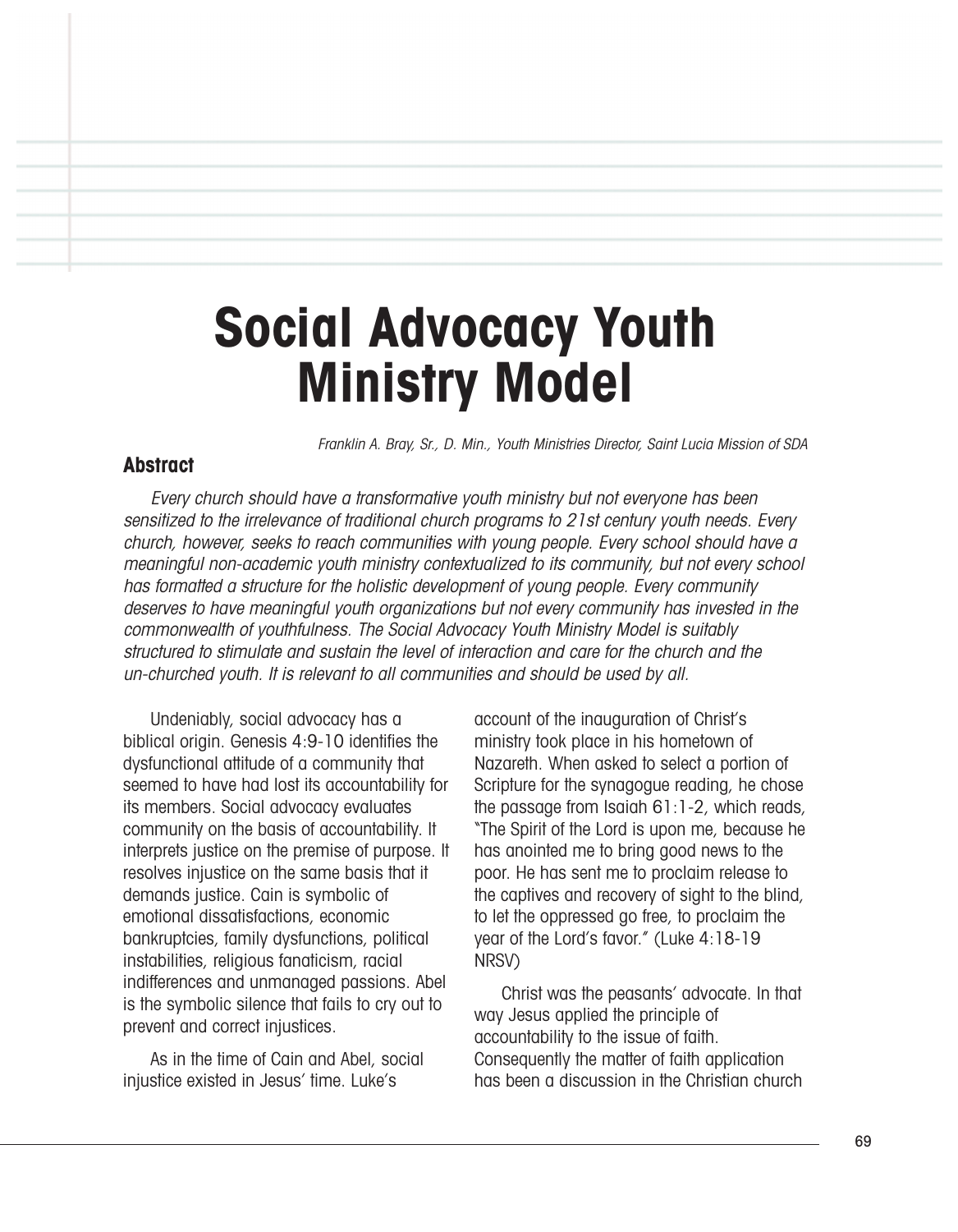from the time of Jesus Christ. In fact, Jesus used the conditions of his time, including the attitudes of the religious leaders, to argue for a transformed society. He pointed to a relevant gospel that was equipped to give liberation to the peasants and other exploited people. Jesus lambasted as poor role models the powerful and enriched scribes and Pharisees of his day (Mathew 23:1-39).

Christ's concern is still relevant today, as it was when Yahweh asked Cain about his brother Abel (Genesis 4:9-10). Through the medium of social advocacy the question that Cain so snobbishly avoided can be answered daily. Social advocates believe that Cain is his brother's keeper. Social advocates are intentional on how Christians translate the virtues of Sabbath worship (Exodus 20:8-11) into acts of kindness through all the days of the week. They pursue the means through which the principle of liberation can be best transferred to the marginalized young adult and low-income families. Social advocates ask, "How can the worshipping church say that it 'loves God whom it has not seen' (1 John 4:20) and be silent in the work and public places?" The tenet of social advocacy answers with unquestionable certainty a commitment to transformational leadership.

The preservation of advocacy has been a call of the church. Christ's handling of the reaction of the religious leaders who pressed him regarding the woman brought to him after an adulterous act (John 8:2-12) presents a classic advocacy principle. The expectation was that Jesus would condemn her in some way, which would eliminate his authority as Savior. When the church adopts a nonadvocacy position on matters of social justice (often translated "righteousness"), it reflects a supportive attitude to condemnatory voices with the wrong attitude. Women and young people are often victims of such silence and chauvinistic mindsets. Social advocacy is transformative witnessing and it demands an

appetite for righteous disobedience and unconventionality. Christ's dealing with the Samaritan "woman at the well" (John 4:1- 42) presents an archetypal example of the power of advocacy work.

## **The Church and Social Advocacy**

Social advocacy is for the "sick" who have no voice and the abuser who has a destructive purview to life. Unfortunately, it has not been traditionally viewed as a responsibility of the church. It has often been viewed as secular and ungodly. However, social advocacy and justice has been the interests of many professors of religion—both Catholic and Protestant (Banana, 1985; Sider, 2006; Van Reken, 1999). For example, Monte Sahlin (1997, p. 12) asserted, "We believe as a religion (SDA) that issues of religion cannot be separated from the health of the family, neighborhood, or any aspects of human life."

#### According to the Second Vatican Council:

It is the special vocation of the laity to seek the kingdom of God by engaging in temporal affairs and directing them according to God's will. They live in the world, in each and every one of the world's occupations and callings, and in the ordinary circumstances of social and family life which, as it were, form the context of their existence. There they are called by God to contribute to the sanctification of the world within, like leaven, in the spirit of the Gospel, by fulfilling their own particular duties.

Youth ministry in the 21st century is uniquely challenged by noted attitudes that repel the behavior of Jesus to those defined as sinners. The tentacles of consumerism, secularism, liberalism and pluralism, cultural norms and values of the institutionalized church further compound it.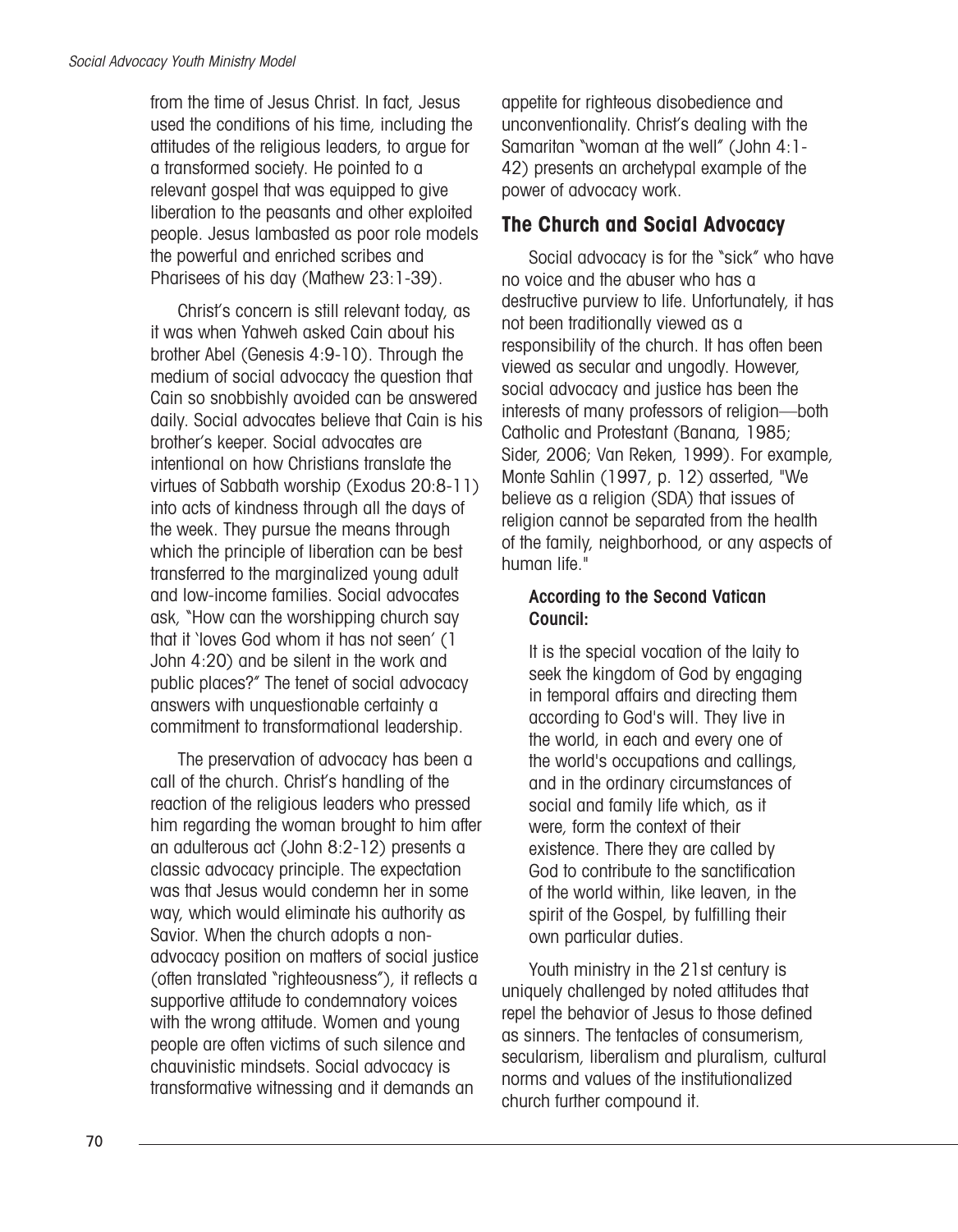The community needs the mark that implicitly indicates the spiritual involvement of the church in exposing the wickedness of the evil systems. As argued by Brueggeman and supported by Campbell in Preaching to the Powers, we need "speech that breaks the silence of violence and the violence of silence." (Brueggeman 1998, p. 203) The community is dependent on that word. In the context of the conversation on transformational youth ministry, the church needs to review its approach to handling the disparities and marginalization of its youth. The feeling of marginalization is tantamount to banishment of youth, the exact opposite of what they need.

The culture in which we live is no longer under the control of Christians. In fact, it could be labeled unfriendly to the point of exile from friends and support systems that remain in the dominant culture. Such a stance creates polarization when it comes to the Christian faith (Hauerwas & Willimon, 1998; Brueggemann, 1997; Campbell, 2002). While this faith has its own community, it often stands against the rest of the world. In such a relationship the challenge to preachers remains "How do we make the gospel credible to the modern world?" (Hauerwas & Willimon, p. 19).

While the relevance of the church shows in community building and transformational work, the voice of youth and young adult leadership should be in social advocacy. When the Jewish exiles returned to build the temple and Jerusalem, in a relatively short amount of time capitalistic greed showed itself as some prospered at the expense of others who sold their children into slavery (Nehemiah 5:1-13). Who will speak up for the young who suffer simply from the utter selfishness of adults? And this has not been limited to Old Testament accounts. Social advocacy is the metaphoric Magna Carta Libertatum (Luke 4:18-19) of Jesus' agenda.

The Youth Ministries department of the Seventh-day Adventist community of faith has a divine mandate to call its members to be catalysts of social advocacy in both the private and public sectors. Employment in those sectors ought to be seen as opportunities to be instruments of God's grace and creative power. Rather than perceiving one's work as a job, it should be understood as an opportunity to advocate for social justice and the benefit of the nation.

Seventh-day Adventist Christians are taught that decisions of social justice for young adults and the greater community are reflected in our daily decisions. Social advocacy needs to be seen as an integral approach to transformational Christianity. It is not an individual task. "It is a call to work with others to humanize and shape the institutions that touch so many people. The lay vocation for justice in the world cannot be carried forward alone, but only as members of a community called to be the 'leaven' of the Gospel (The U.S. Catholic Conference FABC Paper 87)." This effectiveness of this principle can be best supported by young adults.

Youth leadership is strongest when the Jesus model shapes Seventh-day Adventist ideologues. In fact, Ellen G. White in *Ministry* of Healing penned:

Let not your un-Christ like character misrepresent Jesus. Do not keep the little ones away from Him by your coldness and harshness. Never give them cause to feel that heaven would not be a pleasant place to them if you were there. Do not speak of religion as something that children cannot understand, or act as if they were not expected to accept Christ in their childhood. Do not give them the false impression that the religion of Christ is a religion of gloom, and that in coming to the Savior they must give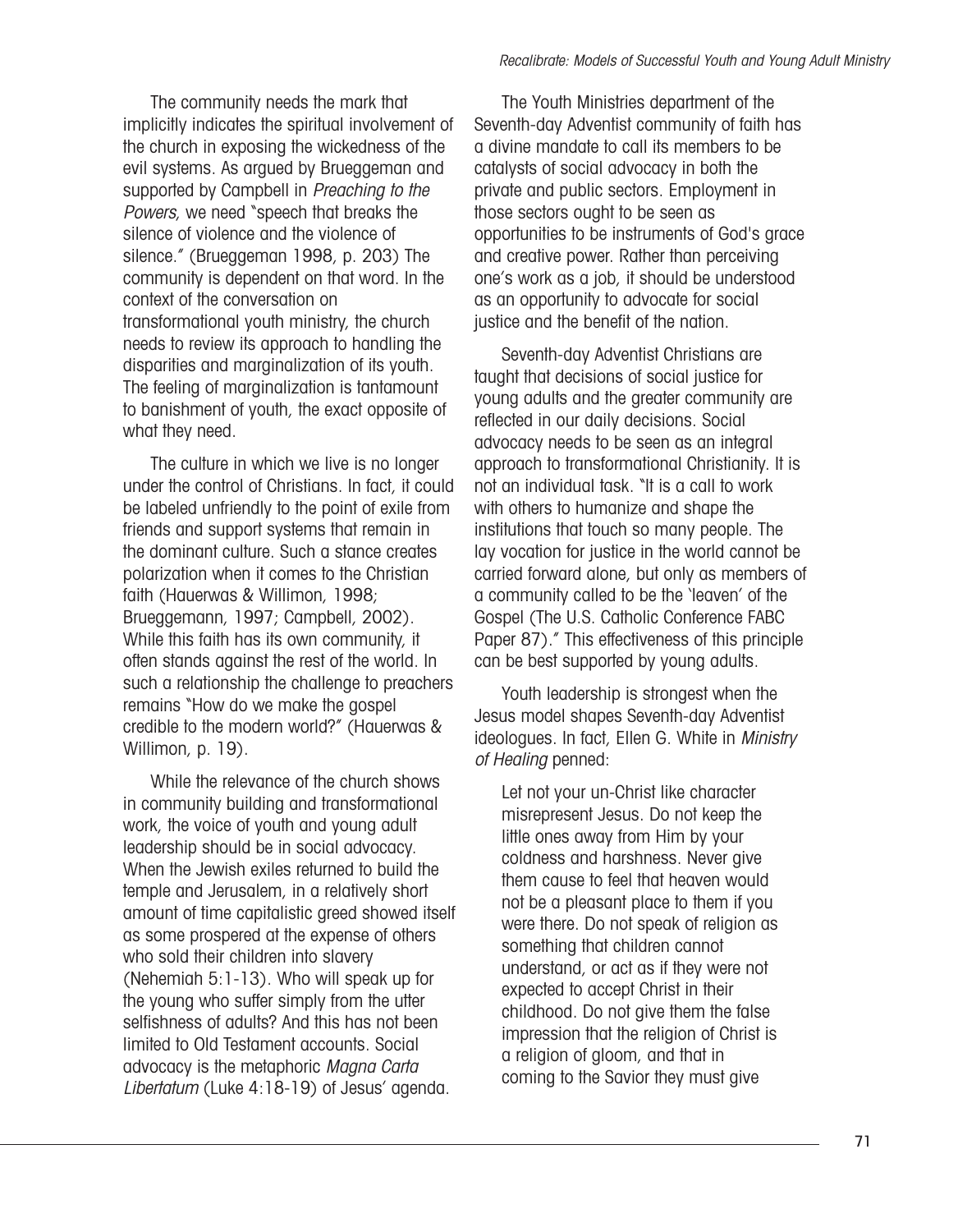up all that makes life joyful. As the Holy Spirit moves upon the hearts of the children, co-operate with His work. Teach them that the Savior is calling them, that nothing can afford Him greater joy than for them to give themselves to Him in the bloom and freshness of their years (White, 1942, pp. 43-44).

For some, it seems as though church simply must tolerate its youth. In actuality, the church needs to advocate for the youth. In order to experience a move beyond tolerance, the church needs a change of attitude. As Katherine Mansfield wrote, "Could we change our attitude, we should not only see life differently, but life itself would undergo a change of appearance because we ourselves had undergone a change of attitude (Mansfield, 2007)." When youth leadership is transformational and advocates for the unchurched and socially disenfranchised youth, communities that are negatively impacted by tourism, prostitution, domestic violence, illiteracy, and consumerism will their find voice in the church. Kimball (2007, p. 58) appropriately summed it up in the words:

I believe Jesus wants them [those who like Jesus but not the church] to understand what the church really is and not just make assumptions about it. I think Jesus wants the church to offer an apology to people when needed, and I think Jesus wants those who like him to forgive the church if she has wounded them.

## **Model Application**

Social advocacy research has indicated two fundamental approaches to youth ministry in the SDA church—a "To Youth" approach and a "For Youth" approach.

The "To Youth" approach in youth ministry emphasizes token positions in the operations of the church. Its main purpose is to ensure

that the youth are not made to feel "left out" of the affairs of the church and that a representation by age is apparent in areas where reasonable youthful recklessness is flexible. With careful placement young people can be given a sense of belonging without threatening the smooth running of the church. For example, one of the individuals picking up the offering can be labeled a junior deacon as long as the offering plate gets handed over to responsible adults immediately after the offering has been collected. A young person can be put on the church board as long as that young person is silent most of the time or makes primarily nice comments. The image of youth involvement gets promoted but its reality is primarily for show or expediency.

The apparent strength of the "To Youth" approach is its understanding that representation of young adults is necessary. Its weakness is inherent in its strength. The understanding for representation does not compel the base to act. Rather it relies on urgencies to determine when it responds by the creation of a position for a young adult. It typically occurs at a politically convenient time for adults or after a crisis so representation comes after the fact.

The "To-Youth" approach makes evaluations on the basis of established commitment to church operations, including baptism into the body of Christ and the ability to fellowship with church members. The evaluations struggle with status quo maintenance and generational commensality—"Let's all get along!" It expects that the young adults of the church have limited and undeveloped talents or gifts necessary to effectively serve. It assumes that their lifestyles are probably worldly and run counter to the spiritual things of God. The assessment tool for an invitation into church office is the consistency with which they attend they attend Sabbath and Wednesday night church services, how close they sit to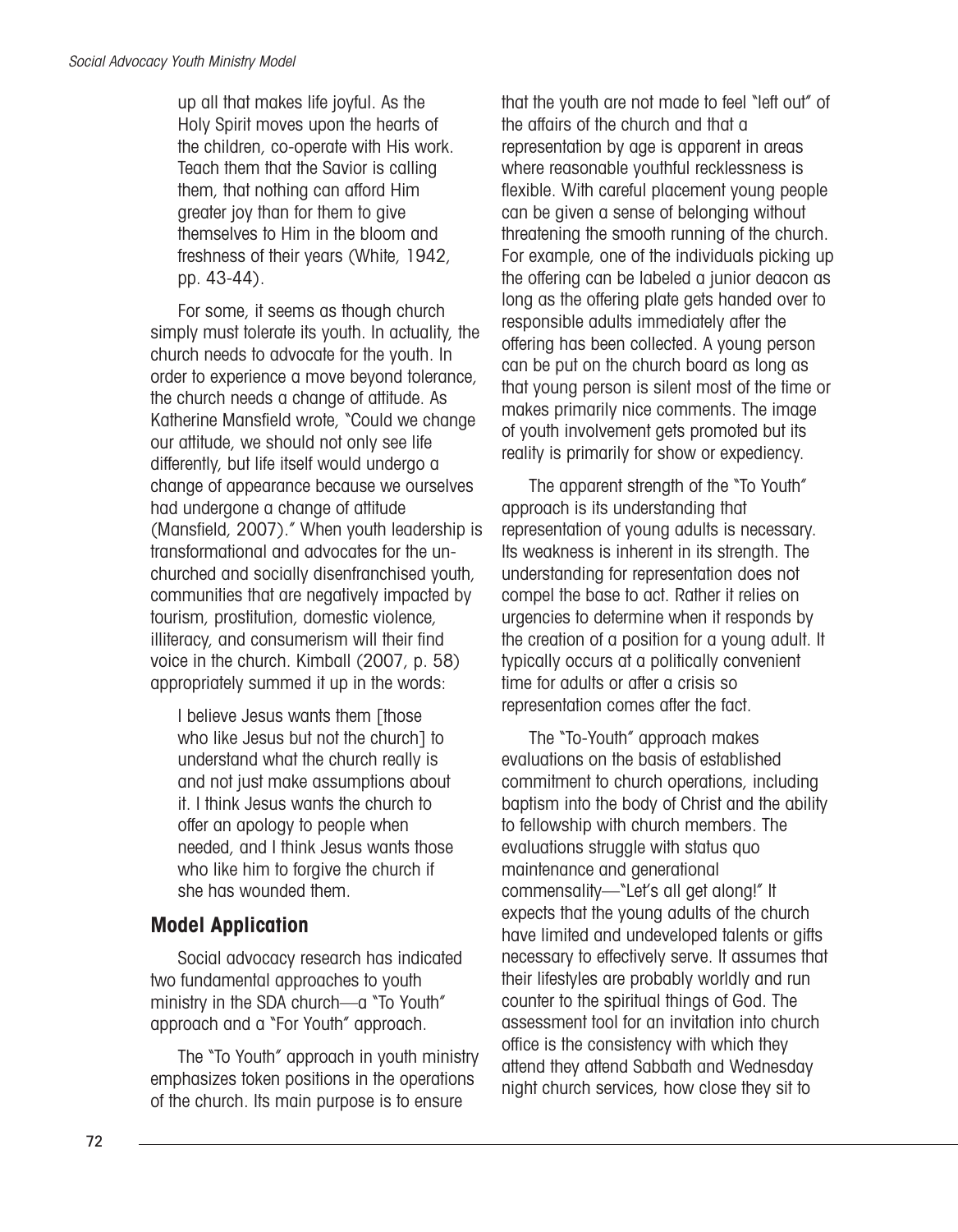the front of the church, their relationship status, their clothing style, and the respect they show for established church leaders. This youth ministry approach has form without substance, lacks relevance, and is unfriendly at best and vindictive at worst.

With the second approach, the "For Youth" approach, youth ministry is systemic and institutionally bureaucratic. It appears elitist even when its intention may have some validity. The approach is derivative of a structure that perceives youth ministry as a welfare system—we do for you what you are unable to do for yourself since you are incapacitated. In such a system, young adults are continuously assessed as needy and dependent, as self-defeating, rebellious against a system that has tried so hard to keep them alive, as losing the way to God's throne and in need of a shepherd. Furthermore, they are considered to be unholy and consequently unqualified to participate in particular church functions or to hold particular church positions.

The "For Youth" approach evaluates young adults on the potential negative results of youthful immaturity, generational naivety and spiritual dwarfism. It asks the questions "What if they mess it up, can we fix it? Why should we allow them to participate in the program?" It asserts its authority based on its own evaluation. It responds by making plans for the youth and insisting that is what's best for them. If consultation is held with young people and feedback is provided, a highhanded response can be assured.

The "For Youth" ministry approach perceives the system as substantively infallible. It focuses its success on historicity and current trends in some church sectors where a high percentage of the population is youth. The attribution is that traditional programs have maintained the focus of a high percentage of young adults and that there is no real need to alter the approach.

The best approach to facilitate responsible growth and development among the youth is one that emphasizes relationship, camaraderie, community and family. The church would benefit immeasurably from creating space for community and open dialogue with youth and young adults.

A relational emphasis recognizes more than casual greetings and pleasant platitudes. It intentionally, without a clandestine motive, works its way into the heart of the youth, identifies with their deficiencies and provides relevant age appropriate responses to both the churched and the un-churched.

Building on this is a participation element which recognizes the interrelatedness of relationship and results. It instructs for results and is result driven. Results are, however, balanced with meaningful relationship The Participatory Ministry approach promotes the building and strengthening of relationships without victimization or concealed motives. It voids itself of proven attitudes and perceptions with displaced results. It is a catalyst for change in those who having embraced the ministry display impeccable Christian values and others, though appreciative of the ministry remain conscious of their innate deficiencies and desired changes.

### **Hope**

I want to add my voice to a harbinger of transformation: there is no better way to begin the process of transformational social advocacy youth ministry than with the church. The church is the spiritual body, the body with access to supernatural resources. The church is the body with unique relationships and the community that best reflects the world. She is therefore best positioned for social advocacy work.